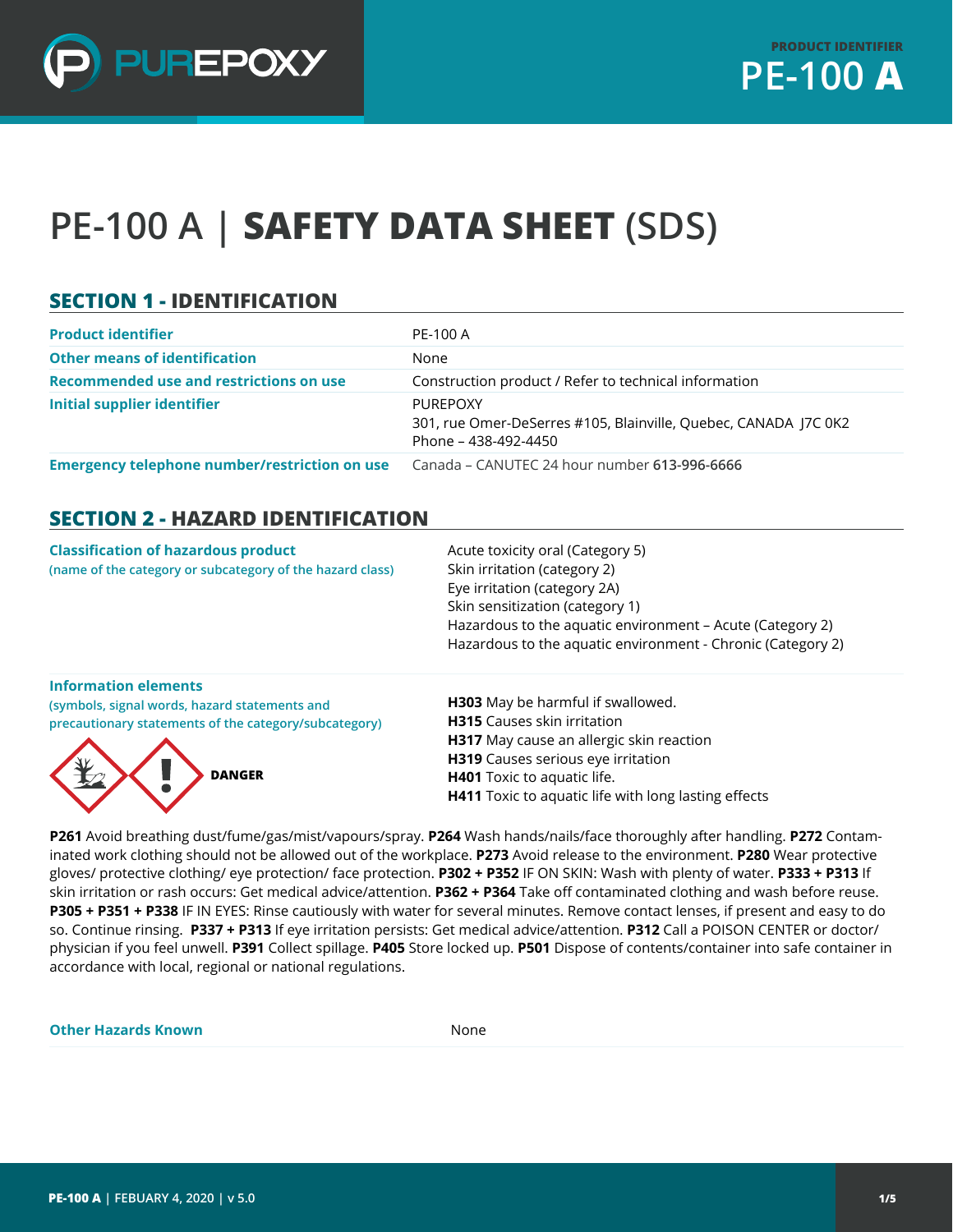# **SECTION 3 - COMPOSITION/INFORMATION ON INGREDIENTS**

| <b>Chemical name (common name/synonyms)</b>                | <b>CAS NUMBER or other</b> | <b>Concentration (%)</b> |
|------------------------------------------------------------|----------------------------|--------------------------|
| Epoxy resin reaction product Bisphenol A (Epichlorohydrin) | 25085-99-8                 | 60-100                   |
| Alkyl (C12-C14) glycidyl ether                             | 68609-97-2                 | $1 - 10$                 |
| Benzyl alcohol                                             | $100 - 51 - 6$             | $1 - 10$                 |

**All ingredients are listed according to OSHA (29 CFR).**

**\* Statement - This safety data sheet provides concentration range(s) instead of the actual concentration(s) considered trade secret(s).**

#### **SECTION 4 - FIRST AID MEASURES**

| <b>Inhalation</b>           |                                            | IF INHALED: Remove person to fresh air and keep comfortable for breathing. Immediately call a doctor.                                                                                                                                                                                                                                           |
|-----------------------------|--------------------------------------------|-------------------------------------------------------------------------------------------------------------------------------------------------------------------------------------------------------------------------------------------------------------------------------------------------------------------------------------------------|
| <b>Ingestion</b>            | if you feel unwell.                        | IF SWALLOWED: Rinse mouth. Do NOT induce vomiting. NEVER give anything by mouth if victim is rapidly losing<br>consciousness, or is unconscious or convulsing. Rinse mouth thoroughly with water. Have victim drink two<br>glasses of water. If vomiting occurs naturally, have victim lean forward to reduce risk of aspiration. Call a doctor |
| <b>Skin contact</b>         |                                            | IF ON SKIN: wash with plenty of water (15-20 minutes). IF SKIN irritation or rash occurs: Get medical attention.<br>Take off contaminated clothing and wash it before reuse.                                                                                                                                                                    |
| <b>Eye contact</b>          | to do. Continue rinsing.                   | IF IN EYES, Rinse cautiously with water for several minutes (15-20). Remove contact lenses, if present and easy                                                                                                                                                                                                                                 |
| (acute and delayed)         | <b>Most important symptoms and effects</b> | Causes severe skin, respiratory or digestive tract burns and eye damage.                                                                                                                                                                                                                                                                        |
| attention/special treatment | Indication of immediate medical            | In all cases, call a doctor. Do not forget this document.                                                                                                                                                                                                                                                                                       |

# **SECTION 5 - FIREFIGHTING MEASURES**

| <b>Specific hazards of the hazardous</b><br><b>product</b> (hazardous combustion products) | Carbon oxides and other irritant/toxic gases and fumes.                                                                                                                                                                                                                                                                                                                                                                                                                     |
|--------------------------------------------------------------------------------------------|-----------------------------------------------------------------------------------------------------------------------------------------------------------------------------------------------------------------------------------------------------------------------------------------------------------------------------------------------------------------------------------------------------------------------------------------------------------------------------|
| <b>Suitable and unsuitable</b><br>extinguishing media                                      | In case of fire: Use carbon dioxide, chemical powder agent and appropriate foam to<br>extinguish surrounding products.                                                                                                                                                                                                                                                                                                                                                      |
| <b>Special protective equipment</b><br>and precautions for fire-fighters                   | During a fire, irritating/toxic smoke and fumes may be generated. Do not enter fire<br>area without proper protection. Firefighters should wear proper protective equipment<br>and self-contained breathing apparatus with full facepiece. Shield personnel to protect<br>from venting, rupturing or bursting cans. Move containers from fire area if it can be<br>done without risk. Water spray may be useful in cooling equipment and cans exposed<br>to heat and flame. |

## **SECTION 6 - ACCIDENTAL RELEASE MEASURES**

| <b>Personal precautions,</b>                                    | Absorb spillage to prevent material-damage. Restrict access to area until completion of                                                                                                                                                                                                                                                                                  |
|-----------------------------------------------------------------|--------------------------------------------------------------------------------------------------------------------------------------------------------------------------------------------------------------------------------------------------------------------------------------------------------------------------------------------------------------------------|
| protective equipment                                            | clean-up. Ensure clean-up is conducted by trained personnel only. All persons dealing                                                                                                                                                                                                                                                                                    |
| and emergency procedures                                        | with clean-up should wear the appropriate protective equipment (See Section 8).                                                                                                                                                                                                                                                                                          |
| <b>Methods and materials for</b><br>containment and cleaning up | Ventilate area of release. Stop the leak if it can be done safely. Contain and absorb any<br>spilled liquid concentrate with inert absorbent material, then place material into a<br>container for later disposal (see Section 13). Contaminated absorbent material may pose<br>the same hazards as the spilled product. Notify the appropriate authorities as required. |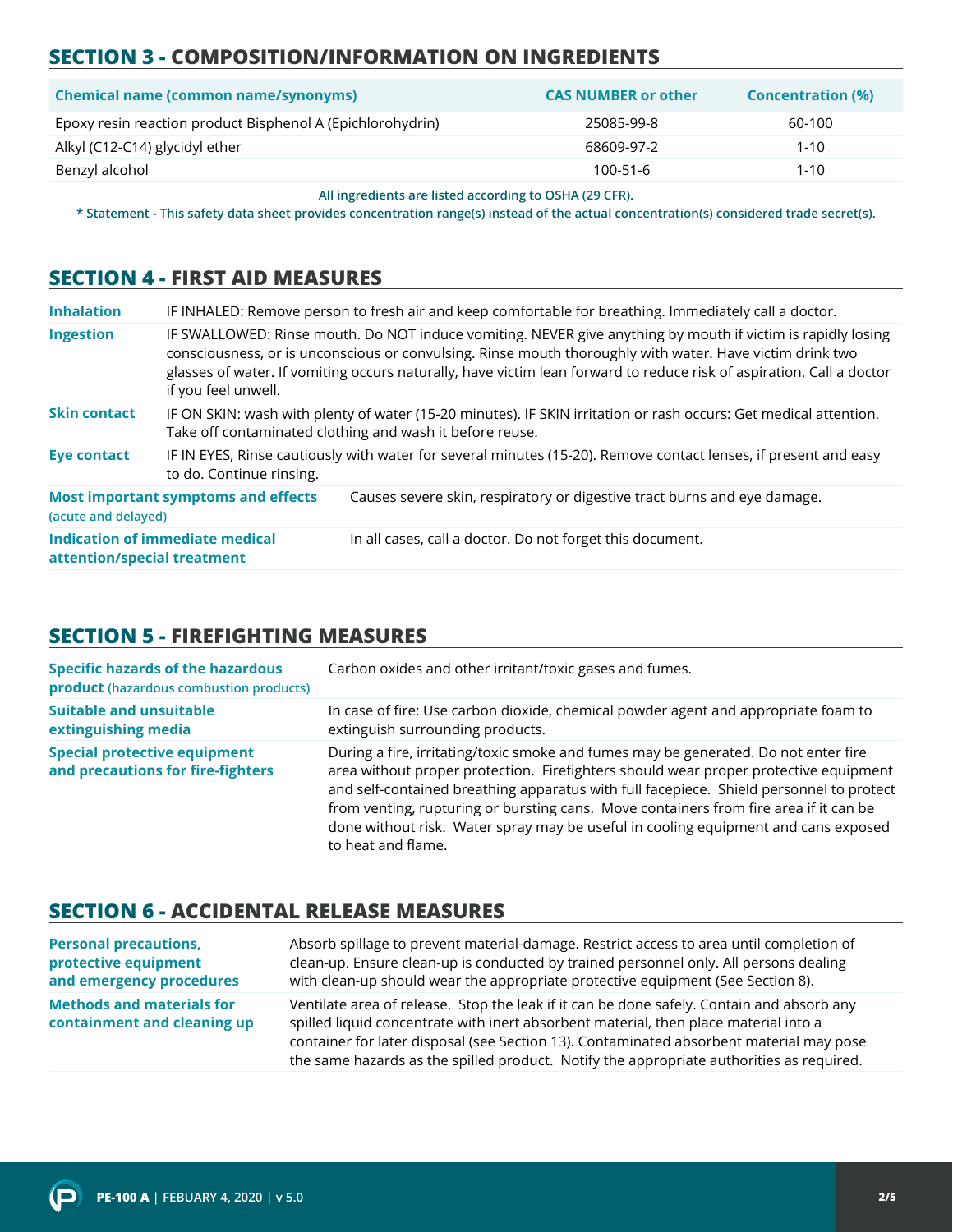## **SECTION 7 - HANDLING AND STORAGE**

| <b>Precautions for</b>                                                              | Wear protective gloves/ protective clothing/ eye protection/ face protection.                                                                                                                                                                                                                                                                                                                                                                                                                                                                                                                                                                                                                                                                                                  |
|-------------------------------------------------------------------------------------|--------------------------------------------------------------------------------------------------------------------------------------------------------------------------------------------------------------------------------------------------------------------------------------------------------------------------------------------------------------------------------------------------------------------------------------------------------------------------------------------------------------------------------------------------------------------------------------------------------------------------------------------------------------------------------------------------------------------------------------------------------------------------------|
| safe handling                                                                       | Before handling, it is very important that engineering controls are operating, and that protective equipment<br>requirements and personal hygiene measures are being followed. People working with this chemical should<br>be properly trained regarding its hazards and its safe use. Inspect containers for leaks before handling.<br>Label containers appropriately. Ensure proper ventilation. Avoid breathing dust/fume/gas/mist/vapours/<br>spray. Avoid contact with eyes, skin and clothing. Keep away from heat, sparks and flame. Avoid generating<br>high concentrations of dusts, vapours or mists. Keep away from incompatible materials (Section 10). Keep<br>containers closed when not in use. Empty containers are always dangerous. Refer also to Section 8. |
| <b>Conditions for</b><br>safe storage,<br>including any<br><i>incompatibilities</i> | Store in a well-ventilated place. Keep container tightly closed. Keep cool. Store locked up. Store away from<br>incompatible materials (Section 10). Inspect all incoming containers to make sure they are properly labelled<br>and not damaged. Storage area should be clearly identified, clear of obstruction and accessible only to<br>trained personnel. Inspect periodically for damage or leaks.                                                                                                                                                                                                                                                                                                                                                                        |

#### **SECTION 8 - EXPOSURE CONTROLS/PERSONAL PROTECTION**

| <b>Control Parameters (biological</b><br>limit values or exposure limit values<br>and source of those values) | Exposure limits: None known                                                                                                                                                                                                                                                                                                                                                                                                                                                                                                                                                                                                                                         |
|---------------------------------------------------------------------------------------------------------------|---------------------------------------------------------------------------------------------------------------------------------------------------------------------------------------------------------------------------------------------------------------------------------------------------------------------------------------------------------------------------------------------------------------------------------------------------------------------------------------------------------------------------------------------------------------------------------------------------------------------------------------------------------------------|
| <b>Appropriate</b><br>engineering controls                                                                    | Use under well-ventilated conditions. Local exhaust ventilation system is recommended to<br>maintain concentrations of contaminants below exposure limits. Make emergency eyewash<br>stations, safety/quick-drench showers, and washing facilities available in work area.                                                                                                                                                                                                                                                                                                                                                                                          |
| <b>Individual protection</b><br>measures/personal<br>protective equipment                                     | Respiratory protection is required if the concentrations are higher than the exposure limits.<br>Use a NIOSH approved respirators if the exposure limits are unknown. Chemically protective<br>gloves (impervious), and other protective clothing to prevent prolonged or repeated skin<br>contact, must be worn during all handling operations. Wear protective chemical splash goggles<br>to prevent mists from entering the eyes. Wash hands/nails/face thoroughly after handling. Do<br>not eat, drink or smoke when using this product. Practice good personal hygiene after using<br>this material. Remove and wash contaminated work clothing before re-use. |

## **SECTION 9 - PHYSICAL AND CHEMICAL PROPERTIES**

| <b>Appearance / color</b>                              | Clear liquid       | <b>Vapour pressure</b>                             | Not available   |
|--------------------------------------------------------|--------------------|----------------------------------------------------|-----------------|
| <b>Odour</b>                                           | Characteristic     | <b>Vapour density</b>                              | Not available   |
| <b>Odour threshold</b>                                 | Not available      | <b>Relative density</b>                            | $1.122$ (g/ml)  |
| pH                                                     | Not available      | <b>Solubility</b>                                  | Not available   |
| <b>Melting point / Freezing point</b>                  | Not available      | <b>Partition coefficient</b><br>of n-octanol/water | Not available   |
| <b>Initial boiling point/ranges</b>                    | Not available      | <b>Auto-ignition temperature</b>                   | Not available   |
| <b>Flash point</b>                                     | $>$ 199.4°F (93°C) | <b>Decomposition temperature</b>                   | Not available   |
| <b>Evaporation rate</b>                                | Not available      | <b>Viscosity</b>                                   | 1200 - 1400 cps |
| <b>Flammability (solid, gas)</b>                       | Not available      | <b>VOC</b>                                         | 45 g/L          |
| <b>Upper/Lower flammability</b><br>or explosive limits | Not available      | <b>Other</b>                                       | None know       |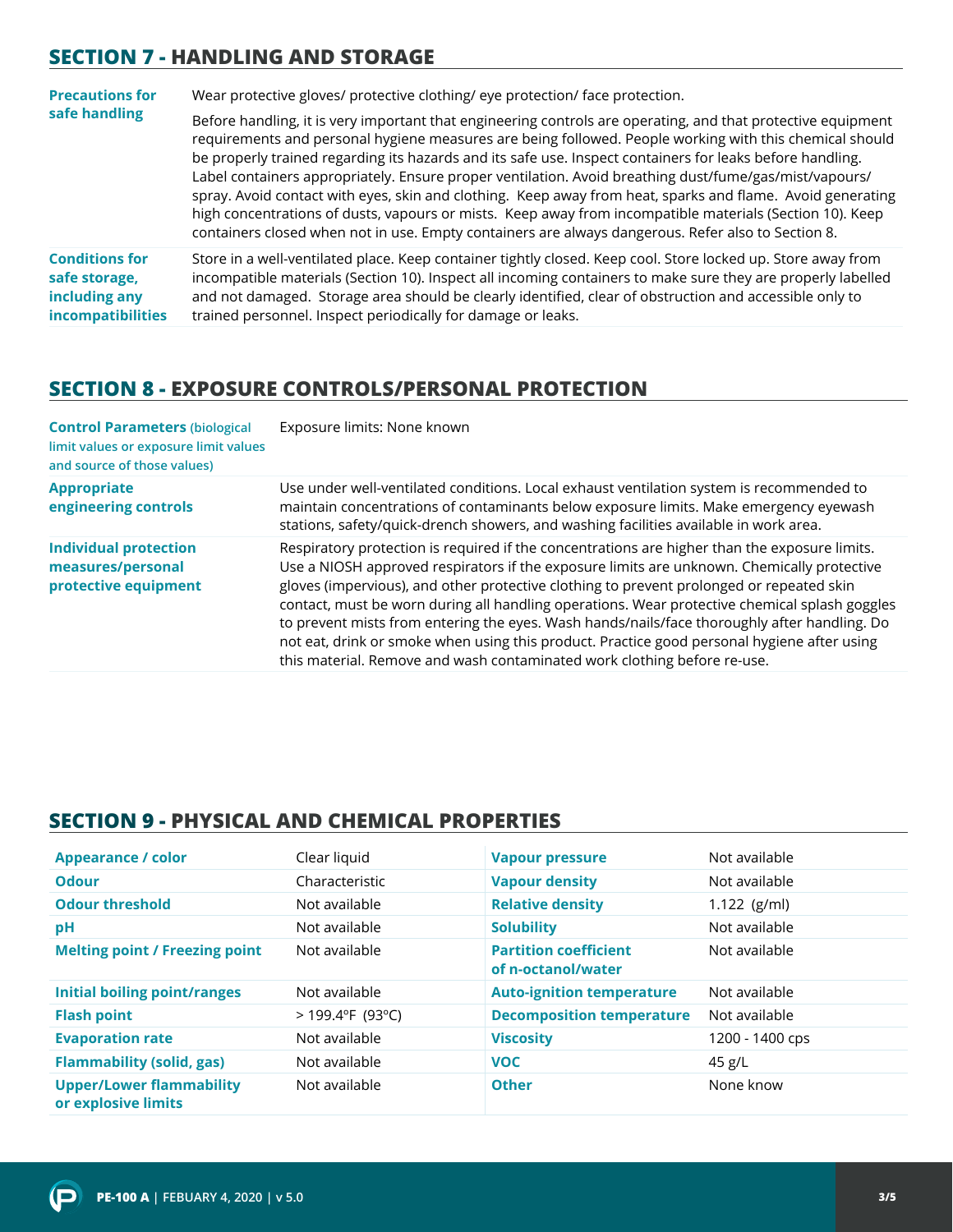# **SECTION 10 - STABILITY AND REACTIVITY**

| <b>Reactivity</b>                                                    | Does not react under the recommended storage and handling conditions prescribed. |
|----------------------------------------------------------------------|----------------------------------------------------------------------------------|
| <b>Chemical Stability</b>                                            | Stable under the recommended storage and handling conditions prescribed.         |
| <b>Possibility of hazardous reactions</b>                            | None known                                                                       |
| <b>Conditions to avoid</b><br>(static discharge, shock or vibration) | None known                                                                       |
| <b>Incompatible materials</b>                                        | Oxidizing materials; etc.                                                        |
| <b>Hazardous decomposition products</b>                              | None known                                                                       |

#### **SECTION 11 - TOXICOLOGICAL INFORMATION**

| <b>Information on the likely routes</b><br>of exposure (inhalation, ingestion,<br>skin and eye contact) | May be harmful if swallowed. Causes skin irritation. Causes serious eye irritation. May<br>cause an allergic skin reaction.                                                                                                                                                                                                                                                                                                                                                                               |
|---------------------------------------------------------------------------------------------------------|-----------------------------------------------------------------------------------------------------------------------------------------------------------------------------------------------------------------------------------------------------------------------------------------------------------------------------------------------------------------------------------------------------------------------------------------------------------------------------------------------------------|
| <b>Symptoms related to the</b><br>physical, chemical and<br>toxicological characteristics               | Skin irritation, redness, stinging, pain; Eye irritation, redness, tearing;                                                                                                                                                                                                                                                                                                                                                                                                                               |
| <b>Delayed and immediate effects</b><br>(chronic effects from short-term and<br>long-term exposure)     | Skin Sensitization - Possible; Respiratory Sensitization - No data available; Germ Cell<br>Mutagenicity - No data available; Carcinogenicity - No ingredient listed by IARC, ACGIH,<br>NTP or OSHA; Reproductive Toxicity - No data available; Specific Target Organ Toxicity -<br>Single Exposure - No data available; Specific Target Organ Toxicity — Repeated Exposure -<br>No data available; Aspiration Hazard - No data available; Health Hazards Not Otherwise<br>Classified - No data available. |
| <b>Numerical measures of toxicity</b><br>(ATE; LD <sub>50</sub> & LC <sub>50</sub> )                    | CAS 100-51-6 LD50 Oral - Rat - 1230 mg/kg; ATE not available in this document.                                                                                                                                                                                                                                                                                                                                                                                                                            |

#### **SECTION 12 - ECOLOGICAL INFORMATION**

| <b>Ecotoxicity</b> (aquatic and terrestrial information) | No data available for this product                                      |
|----------------------------------------------------------|-------------------------------------------------------------------------|
| <b>Persistence and degradability</b>                     | No data available                                                       |
| <b>Bioaccumulative potential</b>                         | Bioconcentration potential is moderate                                  |
| <b>Mobility in soil</b>                                  | No data available.                                                      |
| <b>Other adverse effects</b>                             | Toxic to aquatic life. Toxic to aquatic life with long lasting effects. |

# **SECTION 13 - DISPOSAL CONSIDERATIONS**

**Information on safe handling for disposal/methods of disposal/contaminated packaging**  Dispose of contents/container into safe container in accordance with local, regional or national regulations.

# **SECTION 14 - TRANSPORT INFORMATION**

**UN number; Proper shipping name; Class(es); Packing group (PG) of the TDG Regulations:** NOT REGULATED

**UN Number; Proper shipping name; Class(es); Packing group (PG) of the IMDG (maritime):** UN3082; ENVIRONMENTALLY HAZARDOUS SUBSTANCE, LIQUID, N.O.S. ( bisphenol-A-(epichlorhydrin) epoxy resin); CLASS 9; PG III

**UN Number; Proper shipping name; Class(es); Packing group (PG) of the IATA (air):** UN3082; ENVIRONMENTALLY HAZARDOUS SUBSTANCE, LIQUID, N.O.S. ( bisphenol-A-(epichlorhydrin) epoxy resin); CLASS 9; PG III

**Special Precautions (transport/conveyance):** May also be shipped as a LIMITED QUANTITY in accordance with TDG.

**Environmental hazards (IMDG or other):** Marine Pollutant

**Bulk transport (usually more than 450L in capacity):** Possible